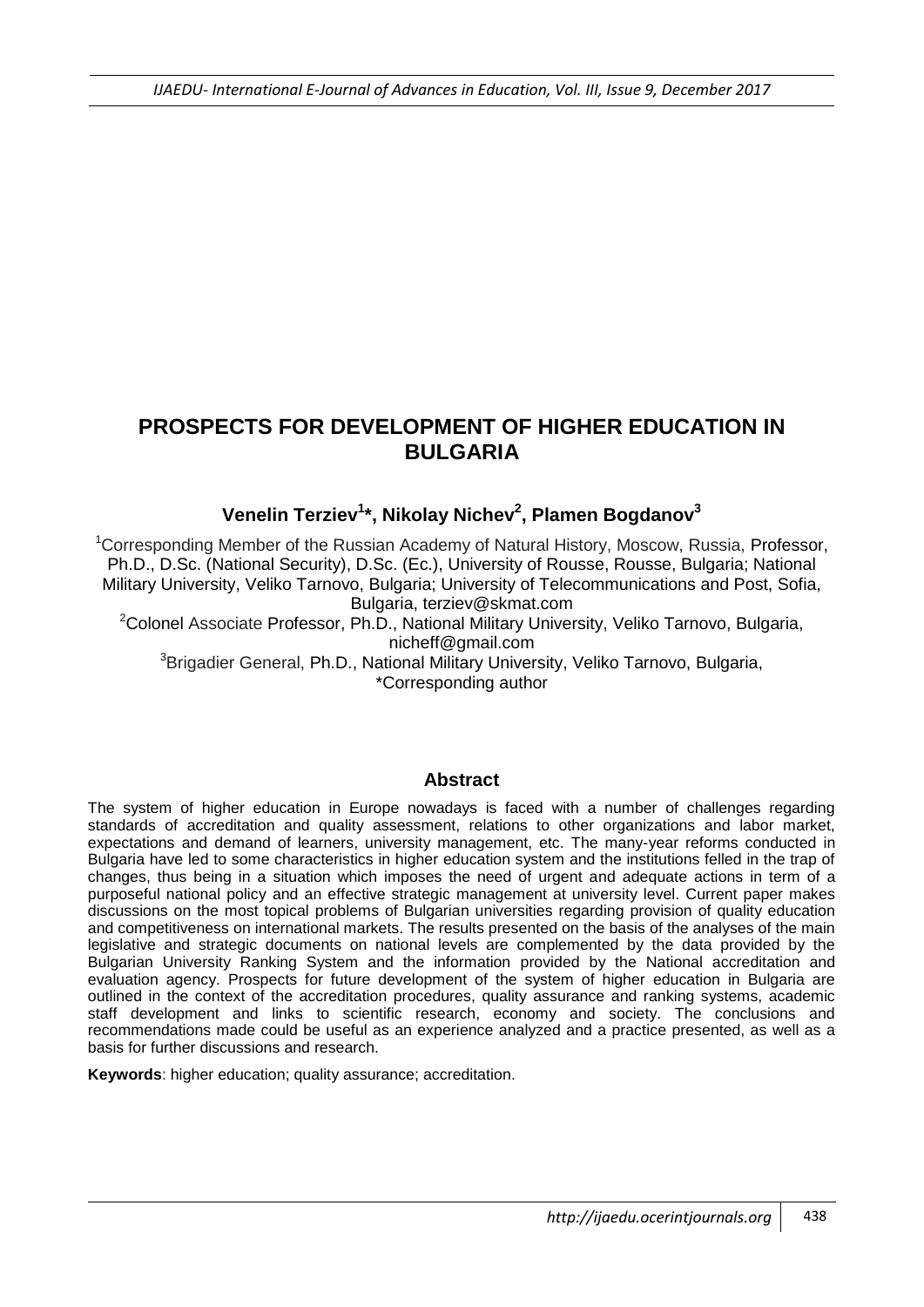*IJAEDU- International E-Journal of Advances in Education, Vol. III, Issue 9, December 2017*

## **1. INTRODUCTION**

Increasing global competition led to the adoption of a number of measures at European level aimed at enhancing competitiveness and building a knowledge-based society and economy. In higher education and science this has been expressed in objectives such as achieving compatibility and harmonization of European higher education systems; Increased mobility of students, lecturers and researchers; the creation of a European Higher Education Area and an European Research Area; developing forms of lifelong learning. With the rapid development of science and technology, and particularly of information technology, a global labor market trend has become the growing need for increasingly skilled staff. Over the last decades, there has been a massive increase in higher education, which has led in many countries, including Bulgaria, to a growing number of students. On the one hand, this process has provided wider access to higher education but on the other hand it has given rise to quality assurance challenges. As stated in the national strategy for higher education development, higher education system in Bulgaria faces a double challenge: on the one hand, to accelerate and complete the process of structural reform that has begun, overcoming the lagging behind of the leading European countries; on the other hand, to successfully implement the process of strategic transformation of higher education: from a complementary service sphere to a factor in gaining an advantage in the European and global competition for knowledge, skills, economic and material prosperity and spiritual advancement. The system of higher education in Bulgaria comprises of 51 higher schools (37 state and 14 private). This network significantly exceeds the average performance of a number of comparable countries in the European Union. The expansion of higher education did not have a positive impact on the quality and effectiveness of education. The system is slowly reacting to the dynamically changing demands on the qualifications, motivation and professional careers of academic staff. The educational infrastructure is being developed, reconstructed and modernized with a relatively slow pace. All this hampers the modernization of the higher education system in Bulgaria and the development of the university science in accordance with the global criteria and the European standards. Information on the most important quantitative indicators reveals serious internal imbalances in the system as well as growing inconsistencies with the average level of development achieved for the EU. First, an unsatisfactory share of higher education graduates: a total of 26.9% of the population aged 30 to 34. Second, growing preferences among young people for higher education abroad. This generally positive trend is not the fruit of state efforts and is not subject to a clear strategy to promote international student mobility in both directions: outside and within the country. Adding to the increasing outgoing mobility of Bulgarian students, it is clear that the process of brain drain, of young talents, that experienced Bulgaria in the 1990s, is repeated again. Third, a drastic discrepancy between the profile of highly qualified specialists in the higher education institutions and the real demand on the labor market. Significantly, a large number of graduating students do not take part in the relevant specialty. At the same time, there is a sharp and persistent shortage of personnel in engineering and technical specialties. There are also inadequate measurement of the quality of the graduate and a sustainable system of obtaining an objective feedback from employers on the quality of the knowledge and skills acquired by students during the acquisition of higher education.

The long Bulgarian transition to democracy and market economy has not yet led to the establishment of coherent qualification systems to respond to new economic processes. In the conditions of high unemployment, enterprises are experiencing an increasing shortage of skilled workers, which, along with the aging population and the slow pace of reforms in education, is seen as a major obstacle to economic growth and the attraction of new investments in Bulgaria. The rapid spread of new technologies further increases the gap between demand and supply on the labor market. This also reflects the proposed quality, making the need for reforms in the education and training system even more urgent. At the same time, though slowly, the national economy is beginning to develop to formulate its needs with respect to levels of knowledge and key competencies. From this point of view, the time has come to address the need for new skills through changes in the education and training system to ensure a lifelong learning attitude.

Current paper presents problem areas and key challenges to development of higher education system in Bulgaria and the main challenges considering quality assurance and evaluation in an international environment. Prospects for future development are outlined analyzing the main strategic documents and recommendations are made regarding the management model and principles in future development.

### **2. PROBLEM AREAS AND KEY CHALLENGES TO DEVELOPMENT OF HİGHER EDUCATİON SYSTEM İN BULGARİA**

In the analyses presented into the national Strategy for higher education development in the period 2014- 2020 the following problems and challenges are identified as presented on Table 1.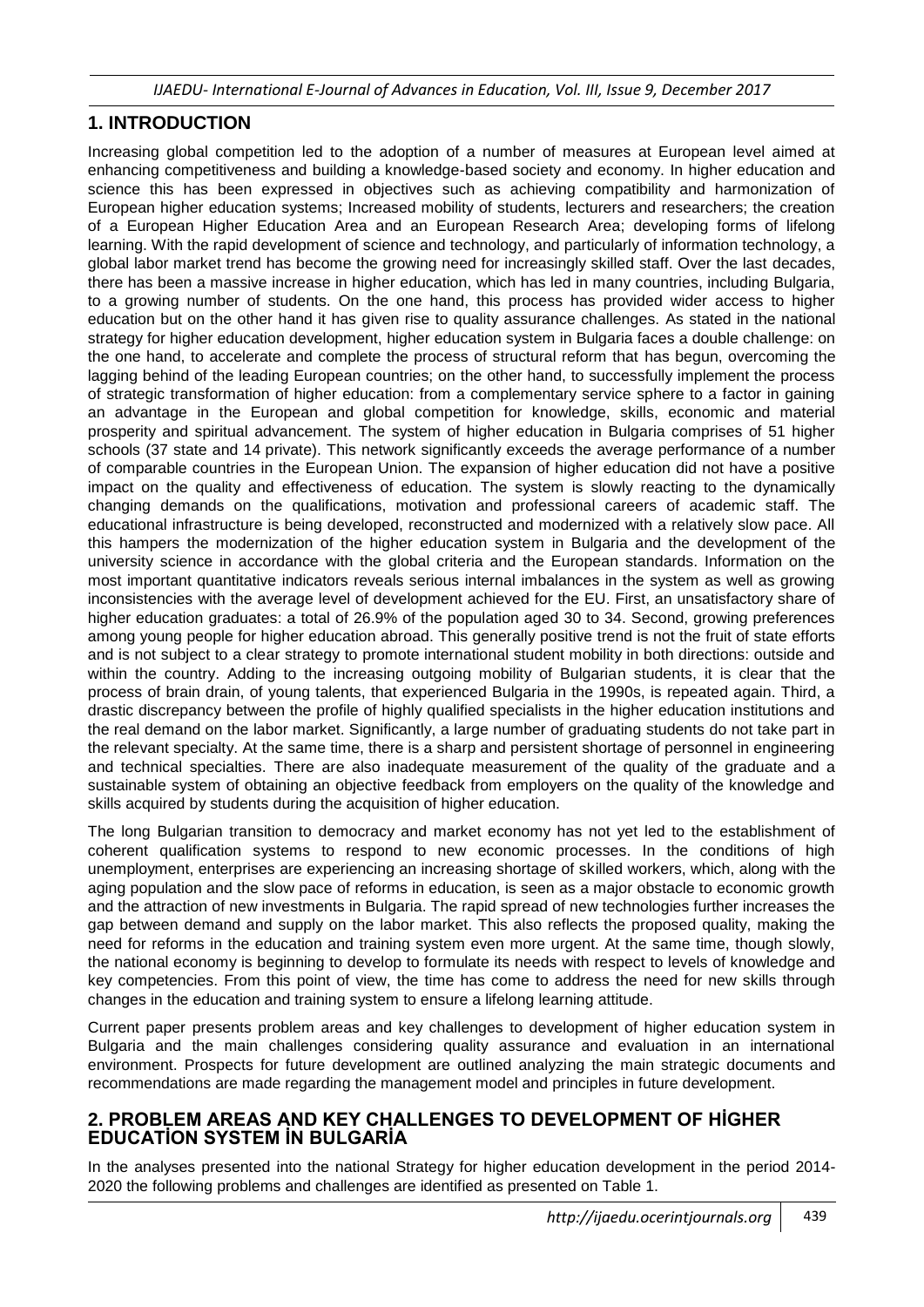| N  | <b>Problem</b> areas                     | <b>Challenges to development</b>                                                                                                                                      |
|----|------------------------------------------|-----------------------------------------------------------------------------------------------------------------------------------------------------------------------|
| 1. | Difficult access to                      | Main challenges related to access to and the increase in the number of tertiary                                                                                       |
|    | higher education                         | education graduates:                                                                                                                                                  |
|    | (HE) for some                            | Reducing the number of prospective students due to demographic problems.                                                                                              |
|    | social groups and                        | The presence of social problems that do not allow some groups to continue their                                                                                       |
|    | low share of tertiary<br>education among | education but require starting job immediately after graduation. Lack of effective<br>connectivity between higher education development and changing individual needs |
|    | people of working                        | - higher education institutions (HEIs) do not provide opportunities to combine                                                                                        |
|    | age                                      | learning with work or family commitments.                                                                                                                             |
|    |                                          | Despite the wide network of HEIs, there are whole areas where there is no                                                                                             |
|    |                                          | university, and social opportunities do not allow easy access to higher education in                                                                                  |
|    |                                          | the capital and large towns.                                                                                                                                          |
| 2. | <b>Difficulties</b>                      | Main challenges related to the quality and compatibility of Bulgarian higher                                                                                          |
|    | connected to the                         | education:                                                                                                                                                            |
|    | quality and                              | Lagging of teaching methods, demotivation of young teachers and researchers,                                                                                          |
|    | compatibility of                         | aging of the academic staff.                                                                                                                                          |
|    | higher education<br>with European        | Low motivation of students for science and research careers, as well as for<br>acquiring fundamental knowledge (especially in the natural sciences) and their         |
|    | higher education                         | application into the practice.                                                                                                                                        |
|    | systems                                  | Outdated study programs.                                                                                                                                              |
|    |                                          | Low level of scientific results in some HEIs.                                                                                                                         |
|    |                                          | Existence of inappropriate specialties in some HEIs with the goal to attract more                                                                                     |
|    |                                          | students.                                                                                                                                                             |
|    |                                          | Weaknesses in the implementation of internal quality management systems.                                                                                              |
|    |                                          | Complicated and ineffective accreditation procedures and subjective criteria.                                                                                         |
|    |                                          | Insufficient outgoing and ingoing mobility of students and lecturers and formal<br>implementation of the system of accumulation and transfer of credits in education. |
| 3. | Lack of a                                | Key challenges concerning the relationship between higher education and the                                                                                           |
|    | connection between                       | needs of the labor market:                                                                                                                                            |
|    | higher education                         |                                                                                                                                                                       |
|    | and the needs of                         | Difference between the competencies of graduates and labor market needs.                                                                                              |
|    | business and public                      | Shortage of staff in the field of engineering, natural, pedagogical and other                                                                                         |
|    | institutions                             | spheres.                                                                                                                                                              |
|    |                                          | Lack of connection between the content of the training (curricula and programs),                                                                                      |
|    |                                          | the labor market and practice.                                                                                                                                        |
|    |                                          | Need for practical training of students in a real working environment.<br>Insufficient career guidance for graduate students.                                         |
| 4. | Insufficient link                        | Key challenges related to the link between training and research:                                                                                                     |
|    | between training                         | Insufficient funding for fundamental and applied research and experimental                                                                                            |
|    | and research                             | development.                                                                                                                                                          |
|    |                                          | Outdated and insufficient scientific infrastructure.                                                                                                                  |
|    |                                          | Resources for science are allocated to all HEIs regardless of scientific results.                                                                                     |
|    |                                          | Insufficient number of publications in scientific journals included in the world                                                                                      |
|    |                                          | system of indexing and evaluation.<br>Insufficient participation of students, PhD students and post-graduate students in                                              |
|    |                                          | research.                                                                                                                                                             |
|    |                                          | Insufficient commercialization of scientific results.                                                                                                                 |
|    |                                          | Difficulties with the project activity - co-financing, information provision,                                                                                         |
|    |                                          | complicated rules for accountability.                                                                                                                                 |
|    |                                          | Insufficient research mobility.                                                                                                                                       |
| 5. | Improving the                            | Main challenges related to the management system of higher education                                                                                                  |
|    | management                               | institutions, the HEIs network, the HEI types and the educational and qualification                                                                                   |
|    | system of higher<br>education            | degrees:<br>Need for greater involvement of business representatives, public institutions and                                                                         |
|    | institutions and                         | students in the university management.                                                                                                                                |
|    | network. Introducing                     | Need autonomy to be coupled with mechanisms of institutional accountability -                                                                                         |
|    | clarity in HEIs and                      | transparency, public control.                                                                                                                                         |
|    | education-                               | Need to optimize the network of higher education institutions.                                                                                                        |
|    | qualification                            | Need to clarify the status of different types of HEIs.                                                                                                                |
|    | degrees                                  | Unclear place of the "professional bachelor" degree in the three-stage cycle.                                                                                         |
|    |                                          | Overcoming duplication and fragmentation of professional fields between higher                                                                                        |
|    |                                          | education institutions.                                                                                                                                               |
| 6. | Disadvantages of<br>the current          | Main challenges related to the current financing model:                                                                                                               |
|    | financing model                          | Insufficient efficiency and transparency of the use of financial resources.<br>Insufficient funding for the higher education system.                                  |
|    |                                          |                                                                                                                                                                       |

Table 1. Problem areas and key challenges to development in higher education system in Bulgaria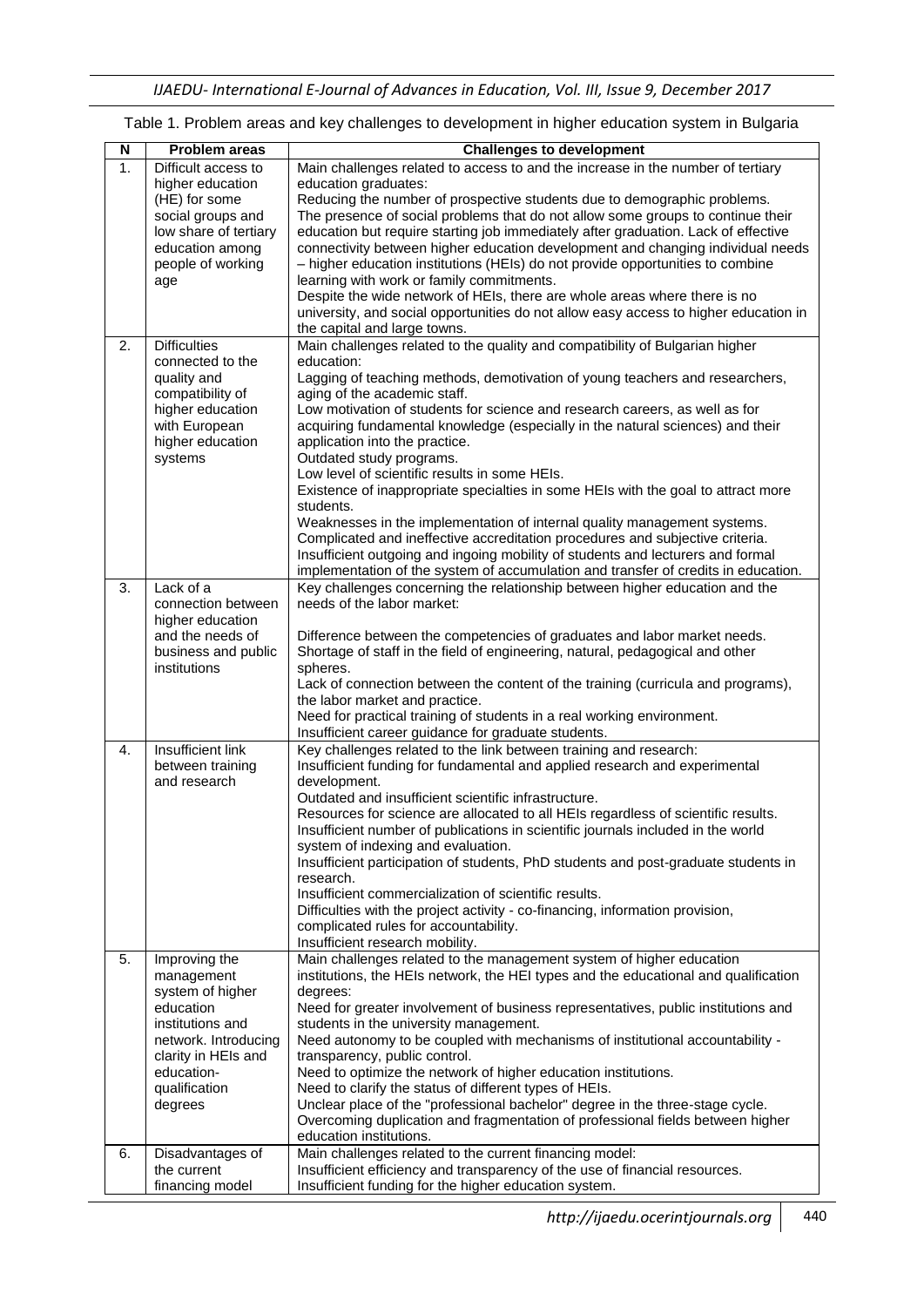| N              | <b>Problem areas</b> | <b>Challenges to development</b>                                                  |
|----------------|----------------------|-----------------------------------------------------------------------------------|
|                |                      | Lack of incentives to improve quality and to achieve high results, as well as to  |
|                |                      | develop strategic professional fields and specialties for the country.            |
|                |                      | Lack of sufficient incentives for students to achieve higher achievements.        |
| 7 <sub>1</sub> | Problems related to  | Main challenges related to the attractiveness and career advancement of           |
|                | the attractiveness   | academic staff:                                                                   |
|                | and career           | Imperfections in national legislation.                                            |
|                | advancement of       | Lack of differentiation in payment according to results.                          |
|                | academic staff       | Need to provide opportunities for training.                                       |
| 8.             | Insufficient         | Key challenges related to providing more and more diverse lifelong learning       |
|                | opportunities for    | opportunities in HE:                                                              |
|                | lifelong learning    | Not enough opportunities and diverse forms of lifelong learning are available.    |
|                |                      | There are no links between HEIs and business for the needs of the labor market    |
|                |                      | and the content of the training.                                                  |
|                |                      | Poor development of electronic forms for distance learning.                       |
| 9.             | Changes in the       | Adoption and implementation of the National qualification framework in accordance |
|                | higher education     | to the European qualification framework.                                          |
|                | system               | Assurance of the academic autonomy.                                               |
|                |                      | Academic staff development.                                                       |
|                |                      | Accreditation and evaluation procedures.                                          |
|                |                      | Ranking system and registries elaboration and development.                        |
|                |                      | Regulation and financing of scientific research in HEIs.                          |
|                |                      | Training of students, incl. practical training.                                   |
| 10.            | Risks and barriers   | Demographic crisis                                                                |
|                | to strategic reforms | Disproportions in the labor market                                                |
|                |                      | Labor devaluation and chronic financial deficits                                  |

One of the most important challenges for higher education in Bulgaria is maintaining and improving quality along with the under-financing of the HE system and the problems arising from its mass expansion. Although in recent years all higher education institutions in Bulgaria have adopted their own internal quality management systems, the control over their implementation and the exchange of good practices are rather unsatisfactory. The procedures of the National evaluation and accreditation agency (NEAA) for evaluation and accreditation of higher education institutions are complicated. A large part of HEIs is constantly under accreditation. This artificially complicates the process, overloads human resources, creates additional bureaucracy, and ultimately hinders the normal work of higher education institutions. At the same time, some of the accreditation criteria are subjective and do not allow for effective evaluation. At the same time, the current regulatory framework creates a monopoly situation for NEAA, and the recognition of accreditation by foreign agencies is virtually impossible.

A major weakness of the HE system is that there has not been an effective mechanism for linking higher education institutions as a place for training and a source for recruiting qualified professionals on the one hand, and business and public institutions as consumers of highly educated proactive and motivated staff, adaptable to structural and qualification changes in the employment system, on the other. There is a serious discrepancy between the structure and profile of graduating students and the dynamics of the labor market in Bulgaria and the EU. The urgent nature of the reforms in this direction is also reinforced by the internal disproportions in the national and regional labor markets in Bulgaria. The main problems to be solved are: serious / growing shortage of staff in the field of engineering, natural and pedagogical sciences; lack of training in new jobs needed for the green economy, high-tech and innovative activities; technological lag in service and manufacturing, with a large majority of SMEs working mainly as subcontractors of large European and transnational companies (the predominant demand for staff is for low-skilled and routine activities); mismatch between the expected competencies and the realities in practice. Urgent solutions are also require the practical training of students in a real work environment. Young professionals lack both adequate practical knowledge and skills and habits. Along with the needs of businesses, the role of the public and the public sector is important in defining HE policies and the need for staff. In addition to business (the business sector), there are many users of the sectors related to intangible goods - state and municipal institutions and the non-governmental sector in the areas of government, regional development, judiciary, medicine, education, health, security, sports, culture, etc. The Strategy for higher education development 2014-2020 presents the following SWOT analysis of the state of the higher education system in Bulgaria (Table 2).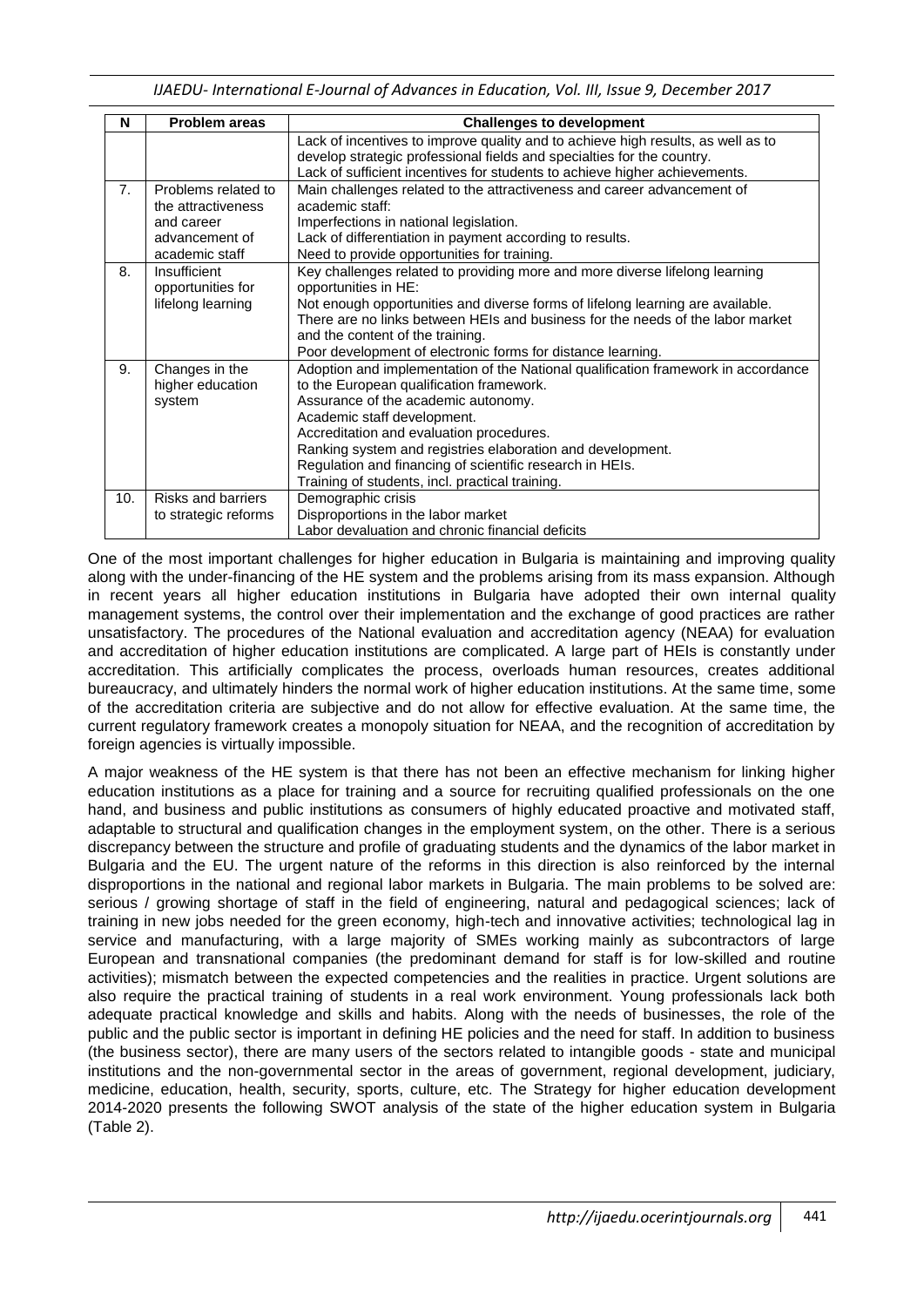| Strengths:                                                                                                      | <b>Weaknesses:</b>                                                                                           |
|-----------------------------------------------------------------------------------------------------------------|--------------------------------------------------------------------------------------------------------------|
| Introduced the degree system: Bachelor - Master - Doctor                                                        | Fragmentation of the system, lack of a                                                                       |
| (Bologna Process).                                                                                              | comprehensive vision (strategy) for HE development.                                                          |
| Established ECTS System.                                                                                        | Lack of a balance between the autonomy of                                                                    |
| Introduced Internal Quality Assessment and Quality                                                              | universities and the degree of control exercised by                                                          |
| Assurance Systems.                                                                                              | the state.                                                                                                   |
| Introduced and maintained by Ministry of Education and                                                          | Lack of legal prerequisites for effective control and                                                        |
| Science Information system, which includes the Register of                                                      | sanctions in case of inefficient management and                                                              |
| Higher Education Institutions, the Register of the Academic                                                     | unlawful activity of HEIs.                                                                                   |
| Staff of Higher Education Institutions, the Register of active                                                  | Lack of matching of the proposed education and the                                                           |
| and suspended Students and PhD Students, the Register of                                                        | needs of the labor market; student intake planning is                                                        |
| Graduate Students and PhD Students, the Register of Banks                                                       | not in line with the needs of the economy.                                                                   |
| Granting Loans under the Law for Students and PhD                                                               | Complicated accreditation procedures and subjective                                                          |
| Students Lending.                                                                                               | criteria, failure to link funding to accreditation and                                                       |
| Developed and functioning Rating System of Higher                                                               | ratings and lack of incentives to improve quality.                                                           |
| Education Institutions in the Republic of Bulgaria.<br>Established National Evaluation and Accreditation Agency | Outdated legislation.                                                                                        |
| (NEAA) as an independent agency to the Council of                                                               | Problems in the application of the legislation for<br>academic staff development, difficulties in attracting |
| Ministers.                                                                                                      | academic staff and stimulating its development.                                                              |
| Accepted National Qualifications Framework.                                                                     | Aging academic staff; weak motivation and                                                                    |
| Accepted National Qualifications Framework for Lifelong                                                         | inadequate social status of the academic staff; lack                                                         |
| Learning.                                                                                                       | of interest in academic careers.                                                                             |
| Adopted National Strategy for the Development of Scientific                                                     | Lack of diverse sources of funding for higher                                                                |
| Research.                                                                                                       | education; ineffective system for financing and                                                              |
| Adopted Law on the Development of Academic Staff in the                                                         | distribution of the state subsidy.                                                                           |
| Republic of Bulgaria.                                                                                           | Funding of research is not dependent on results,                                                             |
| Provision of a national license to access scientific databases                                                  | insufficient links between higher education and                                                              |
| of reputable publishers and information platforms.                                                              | science, low student involvement in research, lack of                                                        |
| Joint programs with leading European universities.                                                              | innovation.                                                                                                  |
| Establishment of centers in in HEIs for continuous,                                                             | Insufficient opportunities for lifelong learning.                                                            |
| continuing or postgraduate training and career development.                                                     | Insufficient internal and external academic mobility.                                                        |
| Stimulation of students' achievements through scholarships.                                                     | Problems related to the issuance of the European                                                             |
| Established and functioning system for offering practical                                                       | Diploma Supplement and the formal implementation                                                             |
| training in a real working environment.                                                                         | of the ECTS system.                                                                                          |
| <b>Opportunities:</b>                                                                                           | Threats:                                                                                                     |
| Modernizing and harmonizing the regulatory framework.                                                           | The demographic crisis and the reduced number of                                                             |
| Strengthening the role of the "knowledge triangle" in higher                                                    | candidate students. Disproportions in the labor                                                              |
| education institutions and their recognition as scientific                                                      | market.                                                                                                      |
| research centers.                                                                                               | Chronic underfinancing of higher education and                                                               |
| Establishing higher education institutions as centers of<br>lifelong learning.                                  | science.<br>Reducing interest in Bulgarian higher education.                                                 |
| Strengthening partnerships with business and                                                                    | Lack of sufficiently qualified staff in priority areas.                                                      |
| commercializing research results.                                                                               | Shortage of academic staff, young people's lack of                                                           |
| Strengthening the practical direction of training in higher                                                     | interest in academic careers.                                                                                |
| education institutions; employability - providing modern                                                        |                                                                                                              |
| knowledge, skills and competencies.                                                                             |                                                                                                              |
| Updating curricula and programs; introduction of new                                                            |                                                                                                              |
| teaching methods.                                                                                               |                                                                                                              |
| Optimizing accreditation procedures.                                                                            |                                                                                                              |
| Creating conditions and a system for motivating and                                                             |                                                                                                              |
| enhancing the qualification of the academic staff.                                                              |                                                                                                              |
| Enhancing mobility of students and academic staff.                                                              |                                                                                                              |
| Ensuring a real autonomy and responsibility of higher                                                           |                                                                                                              |
| education institutions - create mechanisms for effective                                                        |                                                                                                              |
| control and self-regulation.                                                                                    |                                                                                                              |
| Improving the efficiency of higher education management.                                                        |                                                                                                              |
| Introducing a new model for funding higher education and                                                        |                                                                                                              |
| research-driven results.                                                                                        |                                                                                                              |

| Table 2. SWOT analysis of the state of the higher education system in Bulgaria |  |  |
|--------------------------------------------------------------------------------|--|--|
|--------------------------------------------------------------------------------|--|--|

Over the past decade efforts have been made to modernize the Bulgarian higher education management system in line with the European models and recommendations of the European Commission. The changes that have been made in the legislative, and partly in the institutional practice, have led to positive results which can be further improved within the framework of academic autonomy. Autonomy needs to be coupled with mechanisms of institutional accountability - transparency, public control, academic competition. The aim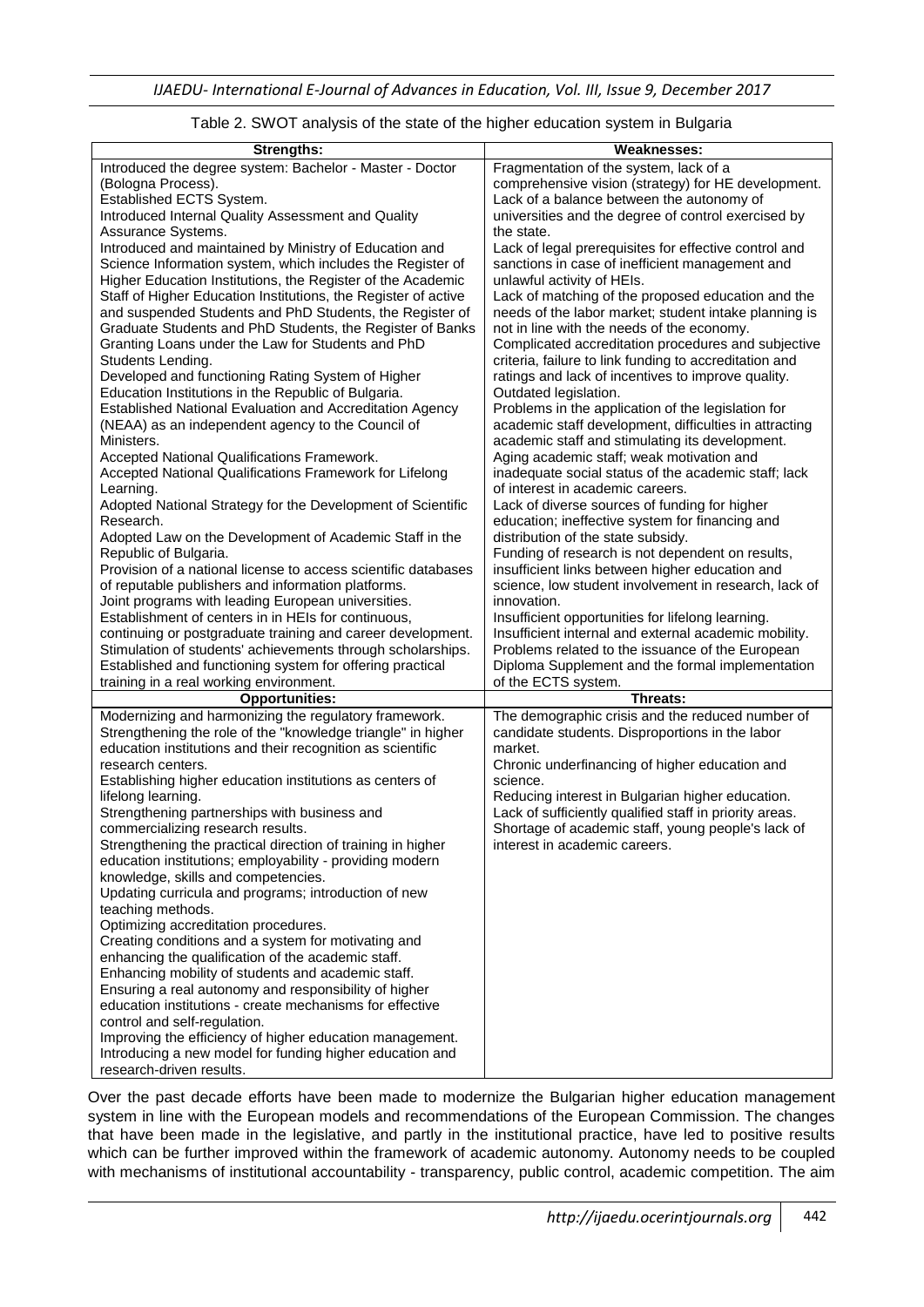should be to achieve a higher education system that is capable of self-regulation according to the dynamics of social processes and to maintain the quality of higher education, i.e. a system capable of sustainable development. It is important to choose an effective option for monitoring and control by the state and society in enhanced autonomy and self-control in the management of higher education institutions, to find the most accurate formula for change that combines national traditions with international trends and successful practices. An important task is to optimize the network of higher education institutions - not through administrative pressure, but through well thought-out financial mechanisms and by transferring good European practices to promote the integration and unification of higher education institutions on a regional and a professional basis. The initiatives and measures were implemented at intervals without the necessary synergy between them and without sufficient coordination between the institutions responsible for implementing the changes. This has led to the fragmentation of higher education development policies, demotivation and, in some cases, even resistance to part of the academic staff and student dissatisfaction.

### **3. CHALLENGES TO QUALITY ASSURANCE AND EVALUATION**

Quality assurance in higher education is one of the most discussed issues related to the development of the educational system and higher education institutions in Bulgaria, as well as the need for qualified staff for the development of the economy. Unfortunately, however, it is very often understood differently and finds different interpretations (Arabska, 2012). Some regulatory positions make this possible, especially when it comes to determining who is the subject and user of that quality - students, teachers, the state, the business, or society as a whole. There is still a lack of personal motivation and conviction in the importance of building quality assurance and maintenance systems, and hence a clear vision of the required activities. Recently, higher education institutions have come to realize that it is precisely through the quality of the service they offer that they can survive in the conditions of increased competition on the education market where more and more educational institutions are entering abroad.

In order for such a system to function effectively, regulatory, institutional, market and financial mechanisms are needed to ensure and maintain the quality of higher education. The idea of "high" quality is enshrined in the first articles of the Higher Education Act (HEA). The inclusion in the activities of higher education institutions not only of purely educational activities but their combination with research, innovation, artistic, sports and health activities implies the construction of a wider quality system covering all points and interactions in the vertical and horizontal of the structure of higher education institutions. In Art. 6 para. 3 of the Higher Education Act (HEA), the importance of the academic staff is emphasized, and para. 4 states that ensuring the quality of education and research is done through an "internal system for assessing and maintaining the quality of education and academic staff, which also includes studying students opinion at least once per academic year." The latter, however, although perhaps for the sake of greater clarity and emphasis of importance, quite vaguely determines the place of students by studying the student's opinion in the overall quality system. According to the law, the system has yet to "control, maintain and manage" the quality of education and academic staff, and it is governed by the regulations of the higher schools. Here also arises the question of the extent to which the state has to interfere and control the processes of quality assurance in higher education institutions. The HEA says that besides forming a national policy and guaranteeing academic autonomy, the state "takes care of the quality of the training of specialists and research" but it needs to be further clarified how and whether the current intervention does not actually affect negatively the achievement of this which is the goal of achieving quality. The state authority for the implementation of the national policy in higher education is the Minister of education, youth and science, the control of which has the character of the quality control. A specialized state body for evaluation, accreditation and quality control of the activities of higher education institutions is the National evaluation and accreditation agency (NEAA) at the Council of Ministers. According to Art. 75, para. 1 and 2 of the Higher Education Act: accreditation is recognition by the National evaluation and accreditation agency of the right of higher education institutions to award higher education degrees in certain fields, professional fields and specialties of the regulated professions by assessing the quality of the activities of the higher schools. Evaluation and accreditation are aimed at stimulating higher education institutions to develop their potential and to enhance and maintain the quality of the education offered. In this regard, NEAA approves criteria for evaluation and accreditation. NEAA implements the activities of institutional and program accreditation and evaluation of projects for opening and transformation. It also performs post-accreditation monitoring and control over: the ability of the institution and its core units and affiliates to provide high quality education and research through an internal quality assessment and quality assurance system; the implementation of the recommendations given in the evaluation and accreditation; the capacity of the higher education institution, the capacity of the professional fields and the specialties of the regulated professions. Thus, in practice, the most important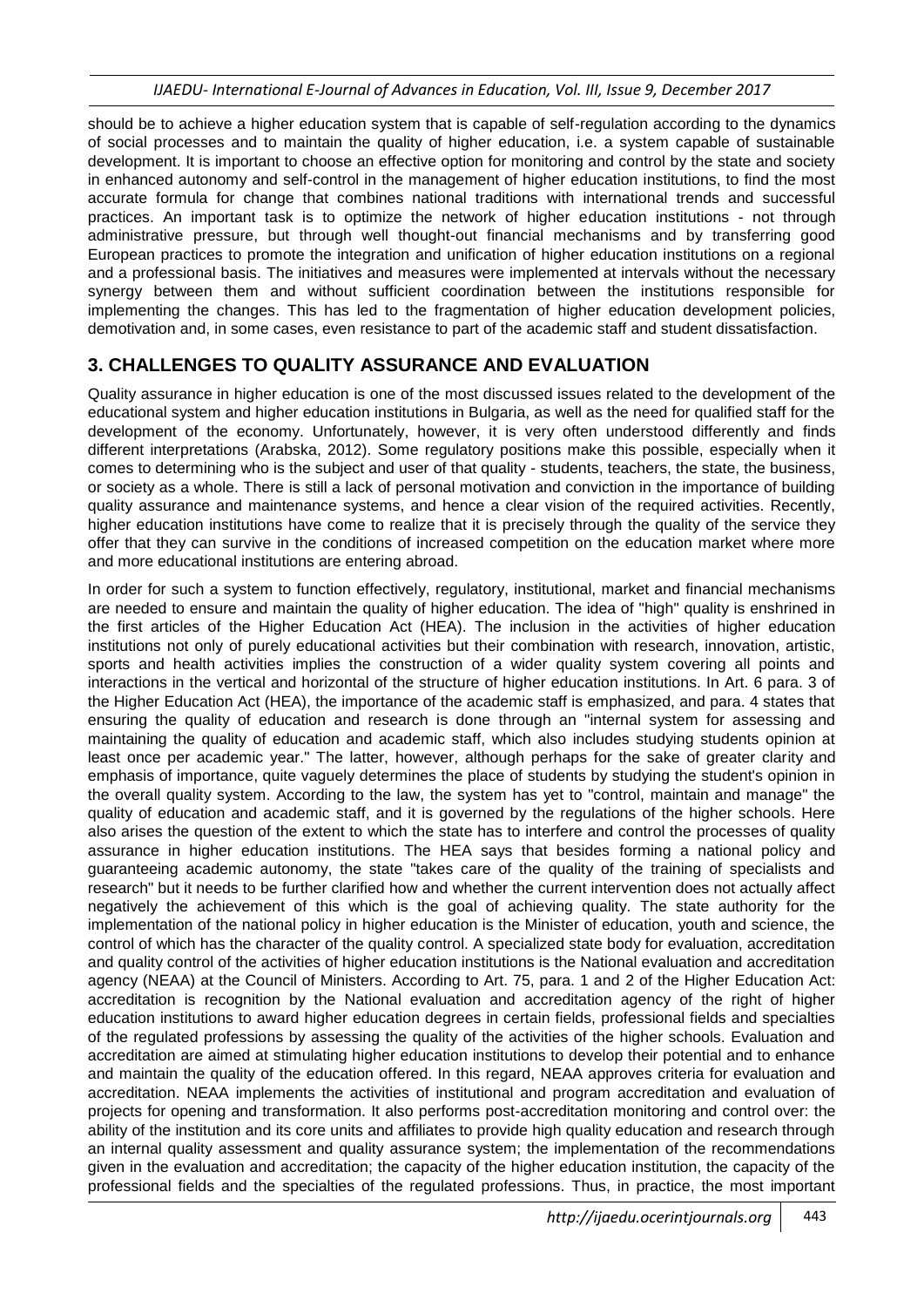activity of the National Evaluation and Accreditation Agency is to assess the activity and quality of the higher education.

The principle of academic autonomy enshrined in the Higher Education Act presupposes that the higher education institutions themselves carry out, i.e. develop mechanisms for quality assurance, control and maintenance. The requirements laid down in the HEA with regard to the structure of state higher education also imply the establishment of quality structures. Private higher education institutions may have another structure, way of management and appointment of the governing bodies, provided that this does not violate academic freedoms. This means that the law also considers that the individual units in the structure with specific names and organization are not at the first place, but the processes and interactions in the organization. So that the state schools have clear conditions for the organizational structure in relation to quality assurance due to the strong intervention of the state in their activities. Private higher schools are given the opportunity to judge by their very nature what is best for them, especially regarding the quality of education, because this is the main factor determining their competitiveness in the education services market. The establishment of a framework in the law regarding the structure and organization of the educational process in higher education institutions is also part of this system, as well as the evaluation and attestation of the members of the academic staff. Thus, the accreditation of the higher education institutions has two main tasks: control to ensure the minimum quality requirements and periodic evaluation to support the processes of quality maintenance and improvement. The former serves as a "filter mechanism" and the second leads to analyses and recommendations, including specific strategies to ensure and maintain quality. Assessment has two dimensions: internal (self-assessment) and external (performed by external independent experts). The recommendations actually reflect the main purpose of accreditation, which is to support further improvement (Arabska, 2012).

The updating of curricula and programs in higher education institutions is one of the main challenges in their functioning in the contemporary conditions of a highly competitive environment, influencing all the processes and activities carried out in them, and itself strongly influenced by the general regulatory requirements and strategic guidelines at European and national level. Part of the overall quality assurance, maintenance and improvement system covered by the different quality definitions and perspectives in higher education, the process of updating curricula includes involving all stakeholders directly or indirectly involved in the learning process (students, lecturers, management, state, business, society). It is no coincidence that this question is set in line with "labor market requirements", namely: acquiring knowledge, skills and competencies. On the other hand, curriculum updating is also a major problem, involving much of the time and resources of higher education institutions (Terziev & Arabska, 2015c).

The updating of higher education curricula and programs in relation to labor market needs is part of the activities to improve the quality of education and training and to achieve the objectives of building a knowledge-based economy. What is crucial for each higher education institution is the proper understanding and implementation of the European credit transfer system and its instruments for the mutual recognition of qualifications and competences and the promotion of students' mobility. The application of flexible forms of training (e-learning, distance learning, workplace training, etc.) in line with the needs of learners is a serious challenge to the developing education system, which can be addressed by applying curriculum approaches and student-centered programs based on the acquisition of relevant competencies described as learning outcomes. Achieving success in providing quality of training, however, also requires developing the relevant regulatory framework and procedures for recognizing and validating knowledge and skills, through informal learning and self-learning. An important milestone is the creation of an effective system of feedback and monitoring of the transition from learning to work and feedback on the suitability of training graduates for employment, i.e. employability.

Internationally the accreditation of higher education institutions is an official and transparent process based on internationally accepted standards for establishing whether organizations and/or programs meet the minimum quality requirements. At the same time, accreditation increases the transparency of the complex market of national and international training providers. The effects of accreditation are officially recognized by the educational institution in higher education giving an academic degree to graduate students equivalent to other similar educational institutions (whether state or private) and ensuring equal rights of students and academic staff. There is, of course, always a risk of objectivity of evaluations, but the pursuit and changes in procedures are the improvement in this respect as well as the giving of objective recommendations for development which is the most valuable in such an assessment because the necessary guidance is given, i.e. a feedback and correction system works. he compulsion of higher education institutions to comply with accreditation requirements leads to a misunderstanding and application of the overall quality approach,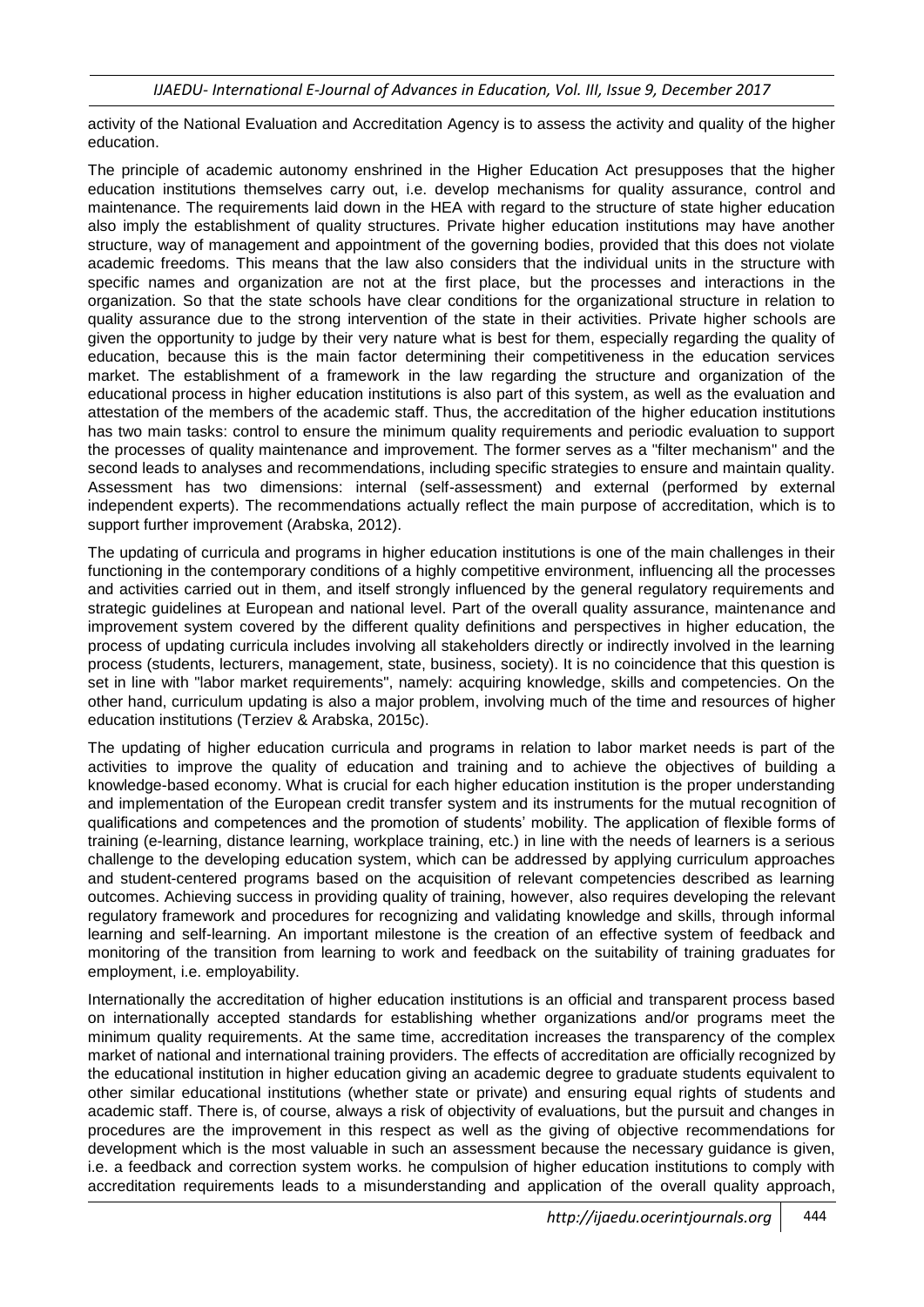which ultimately affects the results and leads to a lack of motivation, which means that the implementation of an obligation cannot be with the necessary efficiency and effectiveness (Terziev & Arabska, 2015b).

The main objective of the ESG Standards and Guidelines for Quality Assurance is to contribute to a common cross-border and all-stakeholders understanding of quality assurance in education and teaching, playing an important role in the development of national and institutional quality assurance systems in the European higher education area and cross-border cooperation. The main purpose of this "external quality assurance" is to increase transparency, mutual trust and recognition. At the heart of all quality assurance activities are both related report and support objectives that create confidence in the effectiveness of the higher school. Quality assurance standards are divided into three parts: internal quality assurance; external quality assurance; Quality Assurance Agencies. The three parts are inextricably linked and together form the basis of a European quality assurance framework. ESGs are based on the following four quality assurance principles in the European Higher Education Area (EHEA): higher education institutions have the primary responsibility for the quality of their services and their provision; quality assurance meets the diversity of higher education systems, institutions, programs and students; quality assurance supports the development of quality culture; quality assurance takes into account the needs and expectations of students, all other stakeholders and society. A successfully implemented quality assurance system will provide information to assure the higher education institution and the public in the quality of the activity of the higher education institution (accountability), as well as provide advice and recommendations on how it can improve the activity. It is important to develop a culture of quality that is accepted by all: from students and academics to the management of the institution and managers.

NEAA's activities, in particular the development of evaluation and accreditation criteria, are aimed at ensuring accountability and transparency of activities in higher education institutions and research. The development of systems of criteria and procedures aims to achieve objectivity in the evaluation and accreditation and enhance the quality of higher education. Demand for the best methods and approaches to quality assurance in the higher education system is conditioned by the contemporary processes of globalization and the need to increase the competitiveness of higher education institutions by ensuring and maintaining quality in all spheres of activity. In order to work effectively the common system in its three parts, it is necessary: for the internal quality assurance - to review the internal quality systems in the higher schools, to achieve realism in the reports prepared by the HEIs in relation to the procedures carried out by NEAA; for external evaluation and quality assurance agencies - inclusion of business experts in the procedures and introduction of an electronic evaluation and accreditation system. The latter will provide an opportunity for technical provision and facilitation of procedures, information, communication and coordination between institutions in the higher education system (Terziev & Arabska, 2015b).

The transition to ESG 2015 in Bulgaria which started at the end of 2016 is a huge challenge not only for institutions in the higher education system but also for quality assurance agencies. Putting new accents in the work with stakeholders and the public brings to the fore the problems that need to be addressed as quickly as possible and which imply a radical change in traditional systems and approaches. The basic requirements for quality policies and quality systems in higher education lead not only to changes in the internal regulations of higher education institutions, but also to the search for ways for their effective implementation. ESG 2015 establishes a common framework and provides the necessary basis for the various institutions, but they should be convinced that its proper understanding and implementation will lead to an improvement in the quality and enhancement of the institution's international competitiveness rather than just the preparation of documentation to pass accreditation and evaluation procedures, the passage of which is unavoidable and usually accepted as additional burden and commitment of resources (Arabska, 2017).

The ranking system of the higher education institutions in Bulgaria assists the users in choosing a higher education institution. The updated edition of the system for 2016 contains information on 51 accredited higher education institutions in Bulgaria, offering training in specialties, distributed in 52 professional fields. In view of the individual interests of the users, the system makes it possible to make various types of higher education rankings in each of the existing professional fields. The ranking system collects data on over 100 indicators that measure different aspects of higher education activities, including the learning process, the learning environment, social and administrative services, scientific work, prestige, and the realization of graduates in the labor and regional significance. These indicators are based on statistical data collected from various sources, incl. sociological surveys. Indicators are divided into six groups: educational process; research; learning environment; social and administrative services; prestige; realization on the labor market and regional significance.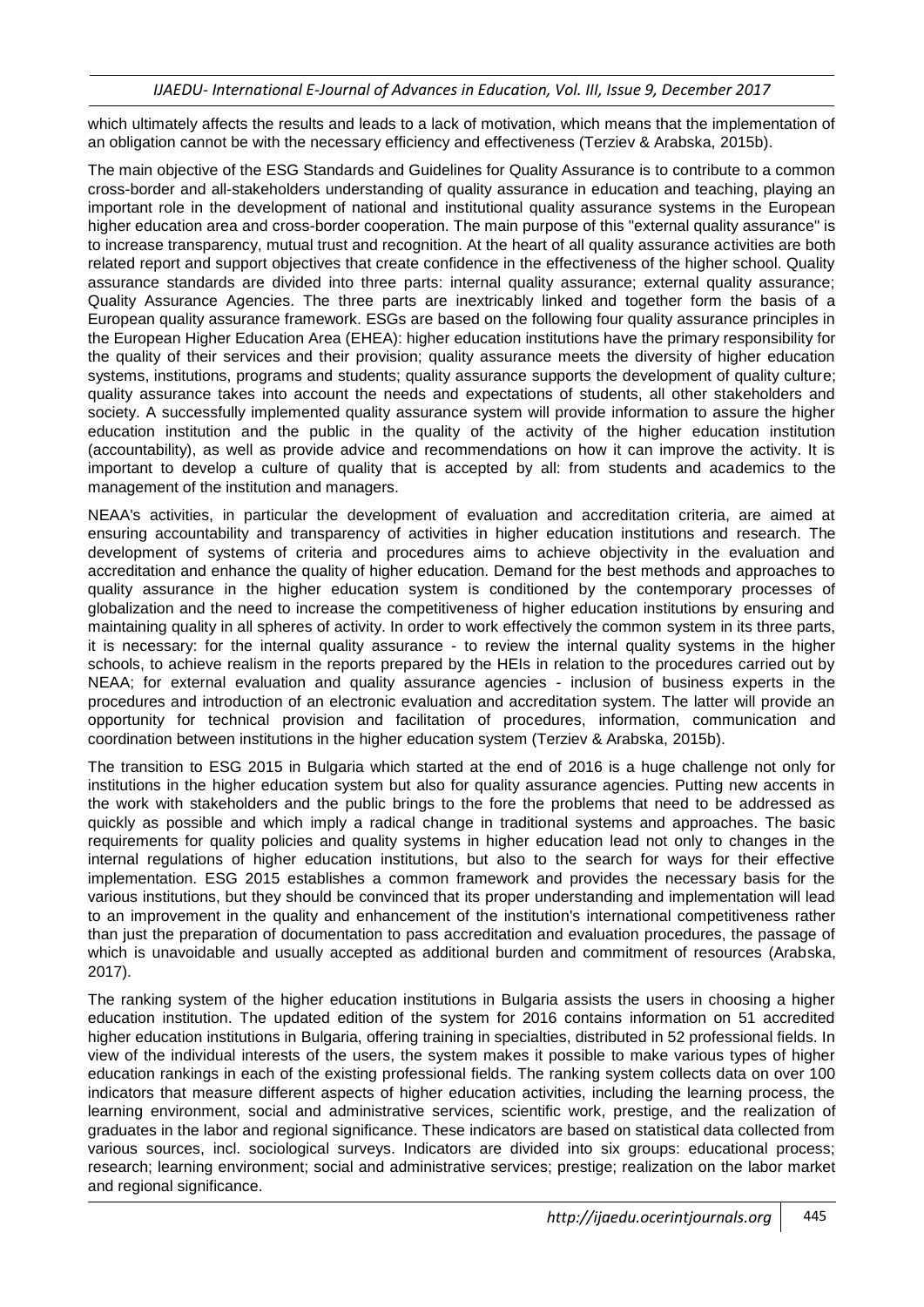#### *IJAEDU- International E-Journal of Advances in Education, Vol. III, Issue 9, December 2017*

The Ranking system of higher schools in the Republic of Bulgaria is another attempt to assess the quality but still with a number of shortcomings in the applied methodology and the indicators used. The rating system for higher schools uses statistics from national and international registers as well as those collected through a survey of students' opinion, representative in professional fields. The data are valid for a specific period, and changes that have occurred after this period are not reflected in the system. One of the limiting factors is the use of data from different databases, and one of the main drawbacks is the use of data provided by the universities themselves subject to evaluation that are difficult to verify. Using data on the average success of the secondary education diploma, the insured income of graduates, contributions to the social security system, and prestige among students, in many cases, gives rise to unrealistic assessments and erroneous rankings. In cases where the data collected for a given higher education institution in a professional field is not sufficient to allow its classification, the relevant higher education institution in the relevant professional field is drawn "under the line". This means that data on individual indicators for such schools is available to users, but these schools are not included in the ranking for the relevant professional field. In the very description of the limitations of using the rating system data, it is stated that the rating of the higher schools should be used carefully. The order of the higher schools in the professional rankings and the points obtained by them should not be absolutized. If a higher school has received more points in the final ranking than another does not yet mean that it is the best for the particular user. Therefore, it is recommend that the current rating system to be used only as a start in a longer comprehensive and detailed study of the training opportunities offered by Bulgarian higher education institutions. However, the major contradiction remains, as it is first defined as to assist users of educational services in the choice of a higher education institution and then it is explained that higher schools' rankings in professional fields within the rating system do not Constitute a recommendation to choose a particular higher education institution because no expert system can replace the autonomous choice, it can only help it to make this choice more informed. But this is unlikely to be possible without further refinement.

### **4. PROSPECTS FOR FUTURE DEVELOPMENT OF HİGHER EDUCATİON SYSTEM İN BULGARİA**

The desirable direction formulated in the National strategy for the development of higher education is the transformation of Bulgaria into a strong and attractive regional center for modern higher education with European profile, attractive for students from Europe and the world. The guiding principles in the preparation and implementation of the strategy are: preservation of the national tradition; inclusion; performance and sustainability; growth based on continuity and development capability; transparency and fairness; openness of the system to the socio-economic environment. The long-term strategic goal is to create a modern, effective and constantly evolving system of higher education, at the center of which is the person with its personal qualities and intellectual potential, and which provides quality, accessible, science-based and market-oriented higher education. Specific objectives are the following: improving access and increasing the share of graduates; significantly improving the quality of higher education and its compatibility with European HE systems in order to occupy a worthy place in EHEA; establishing a sustainable and effective relationship between HEIs and the labor market and achieving a dynamic match between demand and supply of higher education specialists; stimulating research at HEIs and the development of innovations oriented towards the market economy; modernization of the management system of the higher education institutions and the clear definition of the types of HEIs and the educational qualification degrees; increasing funding for higher education and science and the efficiency through an improved model of funding; overcoming the negative trends in the career development of HEIs and stimulating activities; expanding and strengthening the lifelong learning network; wide application of various electronic forms for distance learning.

To the future development a great influence will be rendered by the processes of lifelong learning. National strategy for lifelong learning 2014-2020 sets out the strategic framework of the state policy in education and training during the next program period according to the global goals put on the European level for smart, inclusive and sustainable growth as a response to all emerging challenges in regards to the social inclusion and economic growth. It accepts the definition of lifelong learning, as used in the EC Memorandum on lifelong learning (2000): all purposeful learning activity, undertaken on an ongoing basis with the aim of improving knowledge, skills and competence, and covers all forms of education, training and learning outlining content, forms, environment and interactions among all the parties: learners; training providers; employers, trade organizations, labor unions, civil society organizations; regions, municipalities and local communities; governmental bodies as ministries and agencies, etc. according to the new scope of learning in conditions of quality assurance, transparency and comparability (Table 3).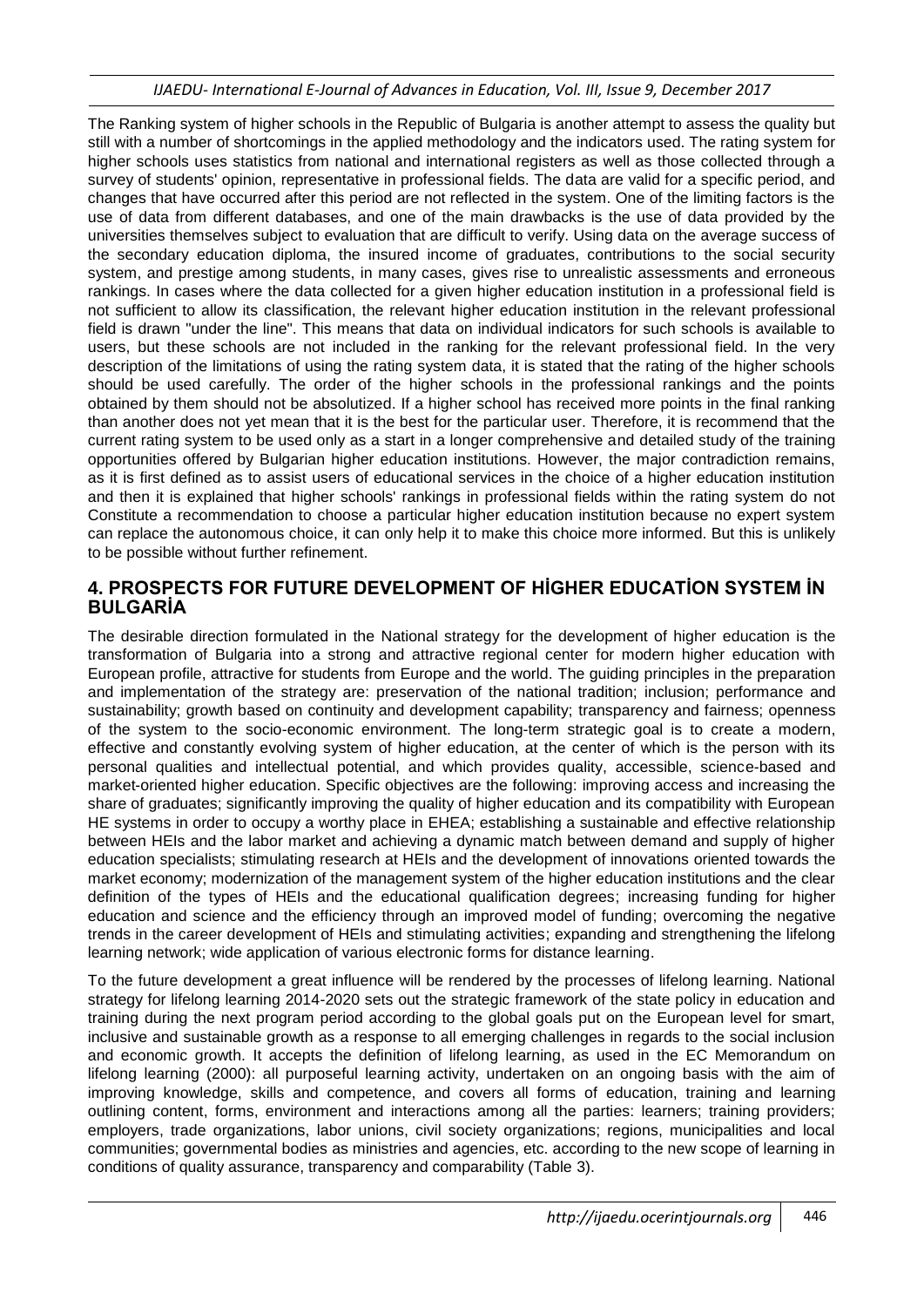*IJAEDU- International E-Journal of Advances in Education, Vol. III, Issue 9, December 2017*

#### Table 3. Principles in the implementation of the National strategy for lifelong learning 2014-2020

| <b>Principle</b>                 | <b>Short description</b>                                                                                                                                                                                                                                                                                                                                                                        |
|----------------------------------|-------------------------------------------------------------------------------------------------------------------------------------------------------------------------------------------------------------------------------------------------------------------------------------------------------------------------------------------------------------------------------------------------|
| Quality                          | transforming lifelong learning into a factor for the success and competitiveness of the citizenry,<br>the institutions, and organizations by providing the conditions to achieve higher educational<br>objectives                                                                                                                                                                               |
| <b>Equality and</b><br>diversity | ensuring equal opportunities for all individual and collective stakeholders to exercise their rights<br>and duties arising from their participation in various and multiple forms of lifelong learning, which<br>take place in diverse socio-economic contexts                                                                                                                                  |
| <b>Decentralization</b>          | transfer of powers and resources from central government bodies and public institutions to the<br>regional administrations, the municipalities, the setups of social partners, the non-governmental<br>organizations, etc., and also to associations of training providers in order to ensure the access to<br>lifelong learning activities for various target groups and specific participants |
| Cooperation                      | conduct of consultation processes at various levels, proactive dialogue and allocation of the<br>rights, duties, and risks among all stakeholders in order to achieve the strategic objectives and<br>priorities of the lifelong learning policy through implementation of the specific measures<br>scheduled for the impact areas                                                              |
| <b>Measurability</b>             | enhancement of the opportunities for monitoring and measuring the education objectives                                                                                                                                                                                                                                                                                                          |
| <b>Flexibility</b>               | preparedness of the stakeholders to respond, upon occurrence/ascertainment of unforeseen<br>social and socio-economic processes, through expansion of the earmarked objectives and<br>actions.                                                                                                                                                                                                  |

Strategic priorities are set as follows: a step forward to a new educational approach and innovations in education and training; increasing the quality of education and training; ensuring the educational environment for equal access to lifelong learning and for active social inclusion and active citizen participation; promoting education and training aligned to the needs of the economy and changes on the labor market. Impact areas in the National strategy for lifelong learning are: ensuring the conditions for transition to a functioning system for lifelong learning; ensuring the conditions for expanding the scope and enhancing the quality of preschool education and training; applying a comprehensive approach to enhancing the educational achievements and reducing the share of early school leavers; enhancing the quality of school education and training towards attainment of the key competences, improving the learners' achievements and personality development; increasing the attractiveness and improving the quality of vocational education and training to ensure employment and competitiveness; modernizing the higher education; development of opportunities for non-formal and informal learning for personal and professional progress. New opportunities for good quality of life following the working career's end; coordinating the interaction among stakeholders in the implementation of the lifelong learning policy.

Lifelong learning is in the basis of the reforms on different levels because of its significance for assurance of quality of life and social security, the links to globalization and technological changes and economic opportunities (Terziev and Arabska, 2015a). Establishing the right educational policies based on preliminary needs' analyses and providing equal opportunities is part of effective strategies of overcoming unemployment and contributing to social cohesion and stability. The harmonization of European, national and local strategies is necessary for provision of efficiency, assurance of funding and resources and longterm effects.

There is a need of measuring whether current education and qualification system answers the needs of individuals and organizations, as well as how to apply best lifelong learning in order to assure improvements in qualifications and recognition. The outcomes should be measured as quality skills giving competitive advantages to learners and making them adaptable and mobile. However, all the interventions should be carefully analyzed before entering into force according to specific characteristics of some regions and their population in connection to the existing culture and understandings. The introduction of the culture of lifelong learning would not be an easy and fast process. Significant efforts in motivation activities should be put and it should embrace all the parties: state through regulatory requirements, policies, strategies and specific support; business – actively participating, determining needs and providing support; educational and training institutions – building capacities and assuring inclusion; potential learners – willing to change (Terziev and Arabska, 2015a).

Lifelong learning encouragement prerequisites could be formulated as follows (Terziev & Arabska, 2015a): recognition of non-formal and informal learning; encouragement of vocational training; development of trainers' skills; creating culture of learning through increased learning opportunities, improving access and participation, stimulating learning demand; inclusion of a broader scope of learners in respect to age, occupation, educational and professional background, etc.; partnership approach – collaboration of all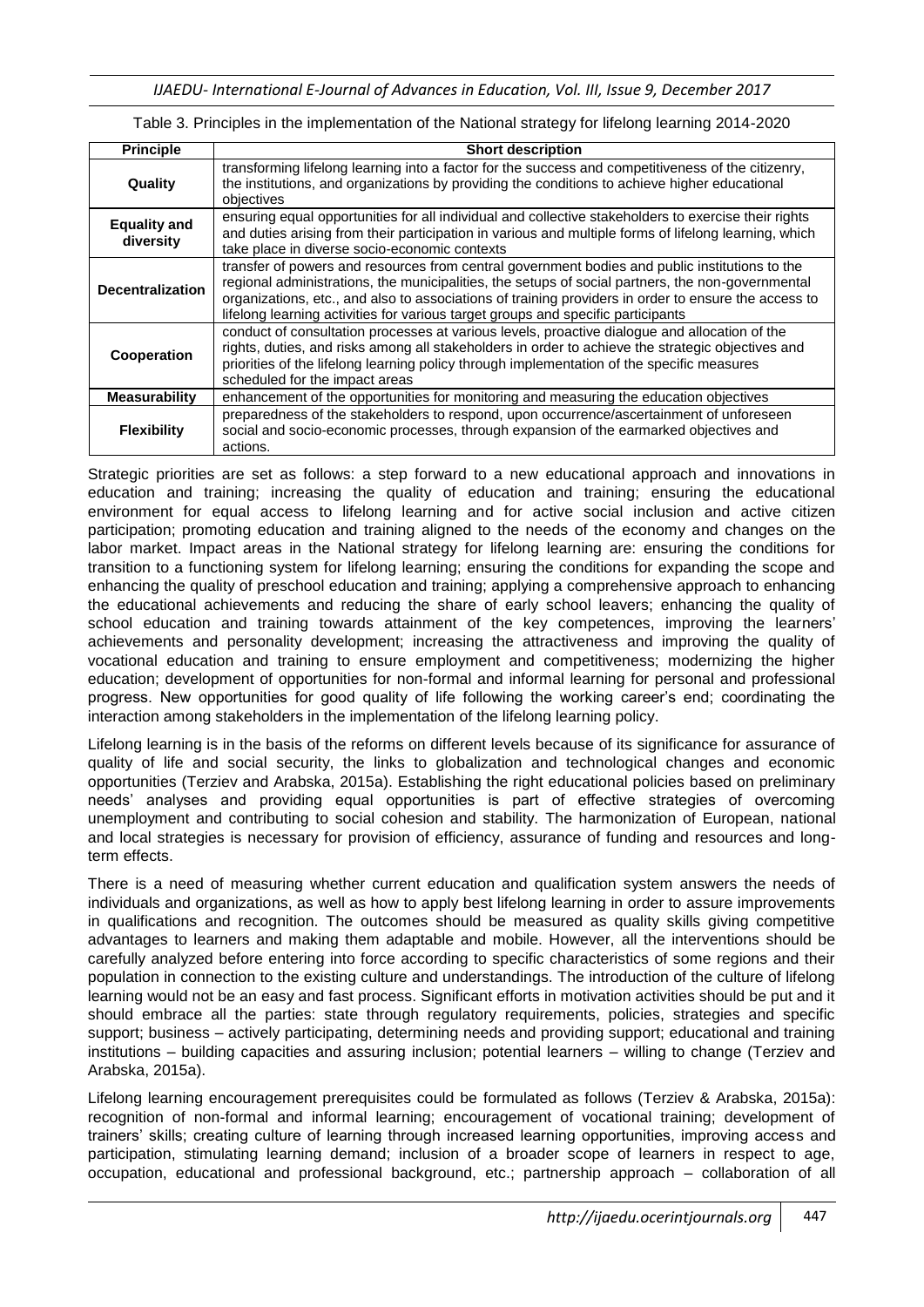stakeholders in planning, implementation, funding, resources allocation, etc.; communication and coordination; developing mechanisms for quality assurance, evaluation and monitoring; continuous improvement and renewal of policies and system.

## **5. CONCLUSION**

Modern challenges to the development of the higher education system are linked to quality assurance in relation to the change of the paradigm towards "student-centered learning and teaching"; focus on learning outcomes and competency-based learning, incl. validation of knowledge and skills, recognition of qualifications, etc. Higher education institutions operate in an environment of increasing internationalization, rapid development of information and communication technologies and new forms of delivery of education. Quality assurance in higher education is one of the most discussed issues related to the development of the educational system and higher education institutions in Bulgaria, as well as the need for qualified staff for the development of the economy. Unfortunately, there is still a lack of personal motivation and conviction in the importance of building quality assurance and maintenance systems, and hence a clear vision of the required activities. On the other hand, it is precisely through the quality of the service they offer that higher education institutions in Bulgaria could survive in the conditions of increased competition on the educational market, where more and more educational institutions are entering abroad. Ensuring the quality of training and research is a top priority because it is in close association with all sectors and general development, namely: a comprehensible and comparable system of higher education; adopting a system involving two main cycles; introducing a system of educational credits; enhancing mobility; enhancing cooperation in the field of quality assessment; strengthening the European dimension in higher education. Reforms are thus geared to the structure of higher education systems; common principles of quality assurance; recognition of qualifications and periods of study; increasing mobility and overcoming obstacles to free movement, which are generally all aspects of training as an object of quality and quality as a product of learning. In terms of quality of education, the link with the labor market, the modernization of higher education, the promotion of mobility and entrepreneurship is very important. Trends and processes tend to increasingly focus on learning rather than learning material and training based on competence acquisition. Traditional teaching methods and models are shifting, posing new challenges to academic staff development and more effective inclusion of learners in all higher education activities. Among the main issues and challenges related to quality assurance in higher education are: new curricula and programs for employability, an effective science-business relationship, knowledge transfer, new goals and dimensions of mobility for learning or internship between individual higher education institutions and countries, improving management systems in higher education institutions, opening up lifelong learning and building systems to validate knowledge and skills acquired through informal and non-formal learning, encouraging entrepreneurial activity among students. Next reforms should be focused on a more effective management model based on accountability, control and transparency.

## **REFERENCES LIST**

- Arabska, E. (2012). Quality assurance of education in higher educational institutions in Bulgaria. *Collection of Scientific Papers from the Jubilee Scientific Conference on the 10th Anniversary of the Establishment of Vasil Levskи National military university, Vol. 9*, 10-21.
- Arabska, E. (2017). Standards and guidelines in higher education quality assurance. Proceedings of the Annual University Scientific Conference of Vasil Levski National Military University - Veliko Tarnovo, 1-2 June 2017, Bulgaria.

Bulgarian University Ranking System. Ministry of Education and Science: http://rsvu.mon.bg/.

Higher education act of the Republic of Bulgaria.

National evaluation and accreditation agency: https://www.neaa.government.bg/.

National strategy for lifelong learning for the period 2014 – 2020, January, 2014, Ministry of education and science.

Standards and Guidelines for Quality Assurance in the European Higher Education Area (ESG) – ESG 2015.

Strategy for development of higher education in the Republic of Bulgaria for the 2014 - 2020 period, September 2014, Sofia, Bulgaria.